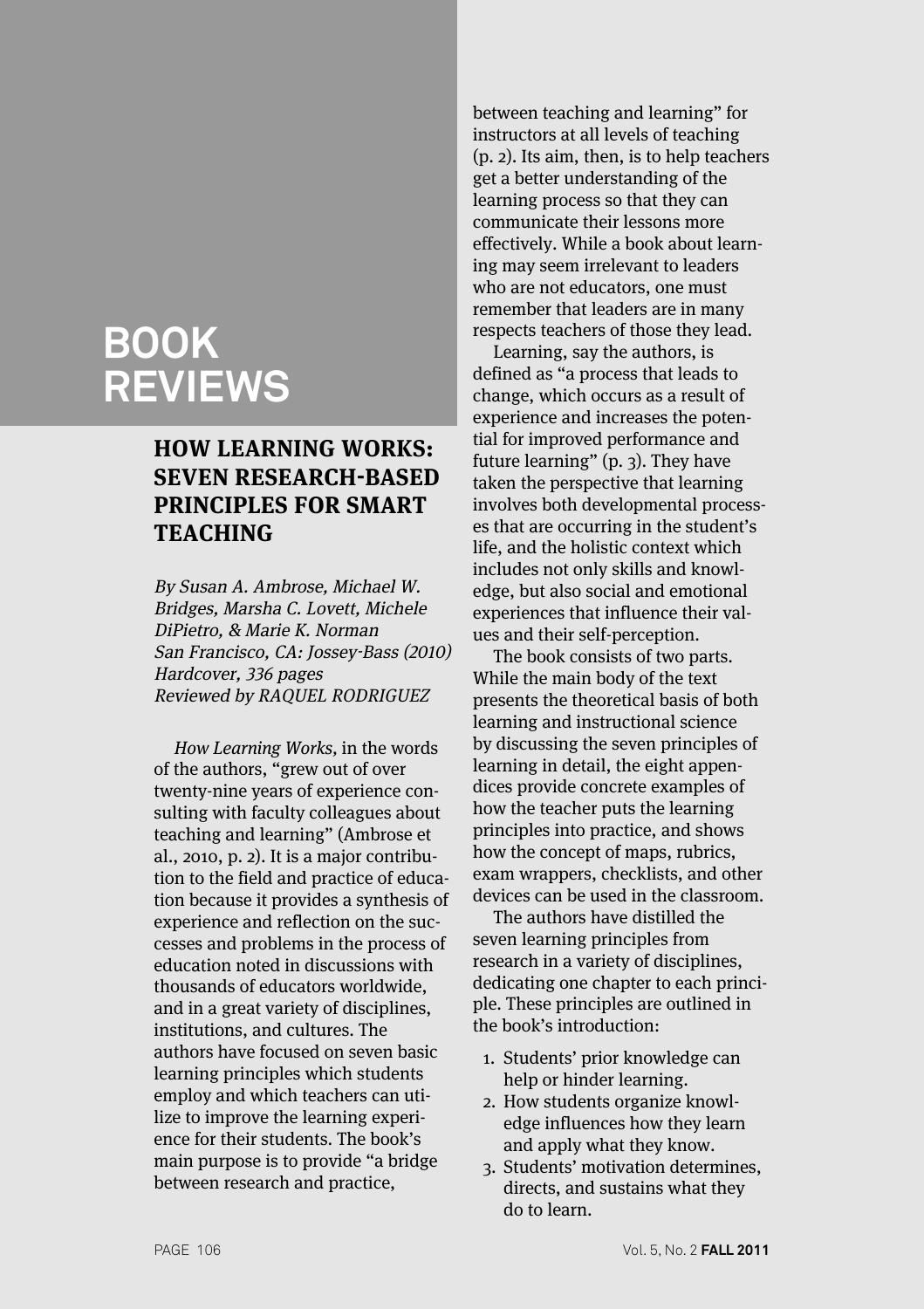- 4. To develop mastery, students must acquire component skills, practice integrating them, and know when to apply what they have learned.
- 5. Goal-directed practice coupled with targeted feedback enhances the quality of students' learning.
- 6. Students' current level of development interacts with the social, emotional, and intellectual climate of the course to impact learning.
- 7. To become self-directed learners, students must learn to monitor and adjust their approaches to learning. (pp. 4-6)

The seven principles are presented in an intuitively sequential pattern that allows the reader to connect each principle to the one that precedes and follows it. This pattern contributes to and facilitates the metacognitive work that allows an instructor to self-assess and adjust teaching behavior to fit an effective and proven process of teaching and learning. In addition, the psychological context of learning is addressed in four of the seven principles which recognize the student as a person with variable attitudes and experiences that impact the effectiveness of teaching and learning. This creates a holistic model wherein teaching and learning become a relational transaction that recognizes variables in both instructor and learner with interactions that affect each.

The authors identify their intended audience as "faculty members, graduate students, faculty developers, instructional designers and librarians." They add that "it also includes K-12 educators" (p. 12). But this classroom-centered focus ignores the fact that teaching and learning is a part of nearly all of the various facets of life, particularly in the work environment. Therefore, it should be recognized that effective teaching and learning strategies are elemental realities in

leadership processes. These learning principles are important not only to leaders in educational institutions, but also those in churches, businesses, or other organizations. The need for effective teaching and learning is ubiquitous.

The authors of How Learning Works have produced an excellent research work. Generally well laid out and easy to read, the book is an excellent text with very good guiding principles to assist the teacher in effective learning strategies. The book is a good read for any beginning college instructor, for parents who are interested in how their children learn, and certainly for leaders who are interested in developing the people who serve their organizations. It's for those who identify with the following statement: "based on years of study and work, you are an expert in your field—but you are certainly not an expert in how to teach others about your field" (p. xiv). How Learning Works fills gaps that many professionals face on the journey to becoming an effective developer of those they lead.

RAQUEL RODRIGUEZ is a graduate student at Andrews University in Berrien Springs, Michigan, and is a member of the 2011 International In-Residence Leadership Cohort in the Doctor of Ministry Program. She is a citizen of the Dominican Republic.

#### **LEADING GOD'S PEOPLE: WISDOM FROM THE EARLY CHURCH FOR TODAY**

By Christopher A. Beeley Grand Rapids, MI: Eerdmans (2012) Paperback, 149 pages Reviewed by STANLEY E. **PATTERSON** 

Christopher Beeley, an experienced Anglican theologian and pastor, expresses the purpose of Leading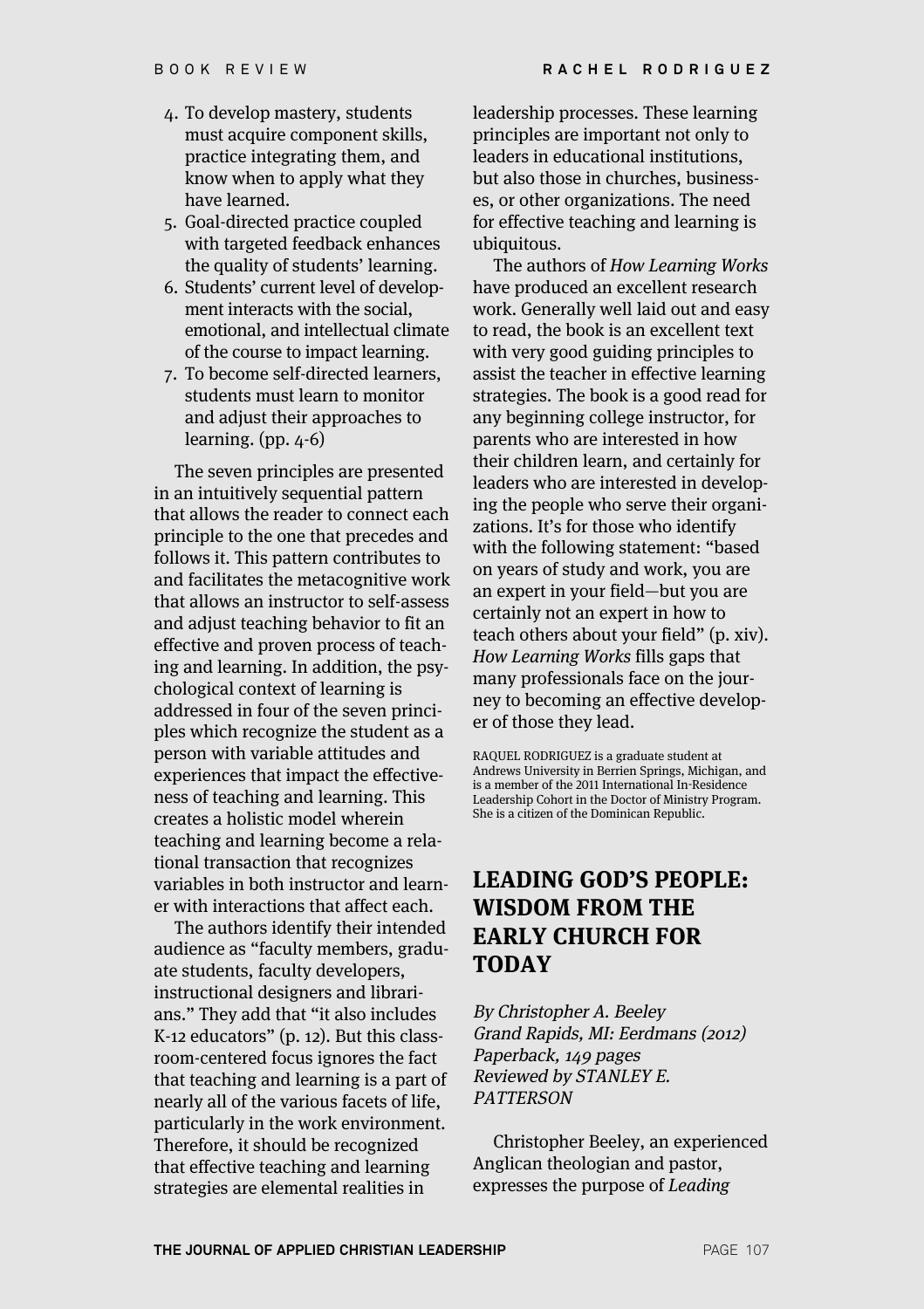God's People as extending the impact of effective church leadership beyond the membership of the church. "The vitality of the church," he says, "holds enormous potential for the well-being of the many societies in which we live" (p. xi). This book is structured around the foundational dimensions of pastoral leadership spirituality of the leader, service to parishioners, the role of Scripture and theology, and finally ministry of the Word.

Beeley reports that the development of pastors capable of sustaining effective church leadership is given priority by the early church. "Those who shepherd God's flock on behalf of Christ" (p. 6) are presented as stewards with leadership responsibility for the care of God's people. The bishop (supervisor of pastors) is also described as being a pastor who cares for his people rather than as an "administrative official" (p. 7). Ideally the bishops assume "servant-like authority and authoritative service" whereby they "exercise their authority not by throwing their weight around, but by helping to build others up" (p. 12).

Beeley quotes the counsel of Ambrose, who said that pastors should not demonstrate their effectiveness through self but rather that they should "'show your virtue in your spiritual children'" (p. 15). This focus on generative service to people is common in the comments assembled by Beeley regarding the role of the pastor and bishop in the early church and reveals a strong likeness to the servant leadership model encouraged in church leaders today. This presents a challenge to the practice of evaluating pastors on the quantitative basis of growth productivity rather than on the basis of disciples created through training and equipping.

It is also interesting to consider Beeley's report that the early church practiced a "profoundly social" (pp. 19, 73) selection process in choosing their pastors and bishops. This was done through a relational process of observation of the person and discernment of their giftedness. Multiple reasons are given to support the idea that "the candidate's inward sense of calling is much less important compared to the discernment of the community" (p. 20). Though not dealt with in the book, this revelation piques my curiosity as to when that community component faded from common practice.

This book emphasizes the need for pastoral leadership to be buttressed by authentic biblical spirituality. Nanzianzus is colorfully quoted in support of this emphasis: "Who would think of teaching a musical instrument, Gregory asks, without first learning to play? Or who would presume to captain a ship who hasn't first handled the oar, taken the helm, and had some experience of the wind and the sea?" (p. 31). The trust invested by the people in their leader is directly related to the godly spirituality demonstrated by the leader.

The title of Chapter Two couches the ministry task in the language of healing—"The Cure of Souls." As such, the pastor's primary role is the process of bringing the members to a place of wholeness and peace with God.

Gregory the Great reminds us that pastoral guidance must be exercised in great humility by leaders who attend first of all to their own spiritual condition before God, "for the hand that would cleanse others must itself be cleansed, or it will soil everything it touches" (p. 73). This emphasis of the prerequisite spiritual fitness of the pastoral leader is consistently emphasized.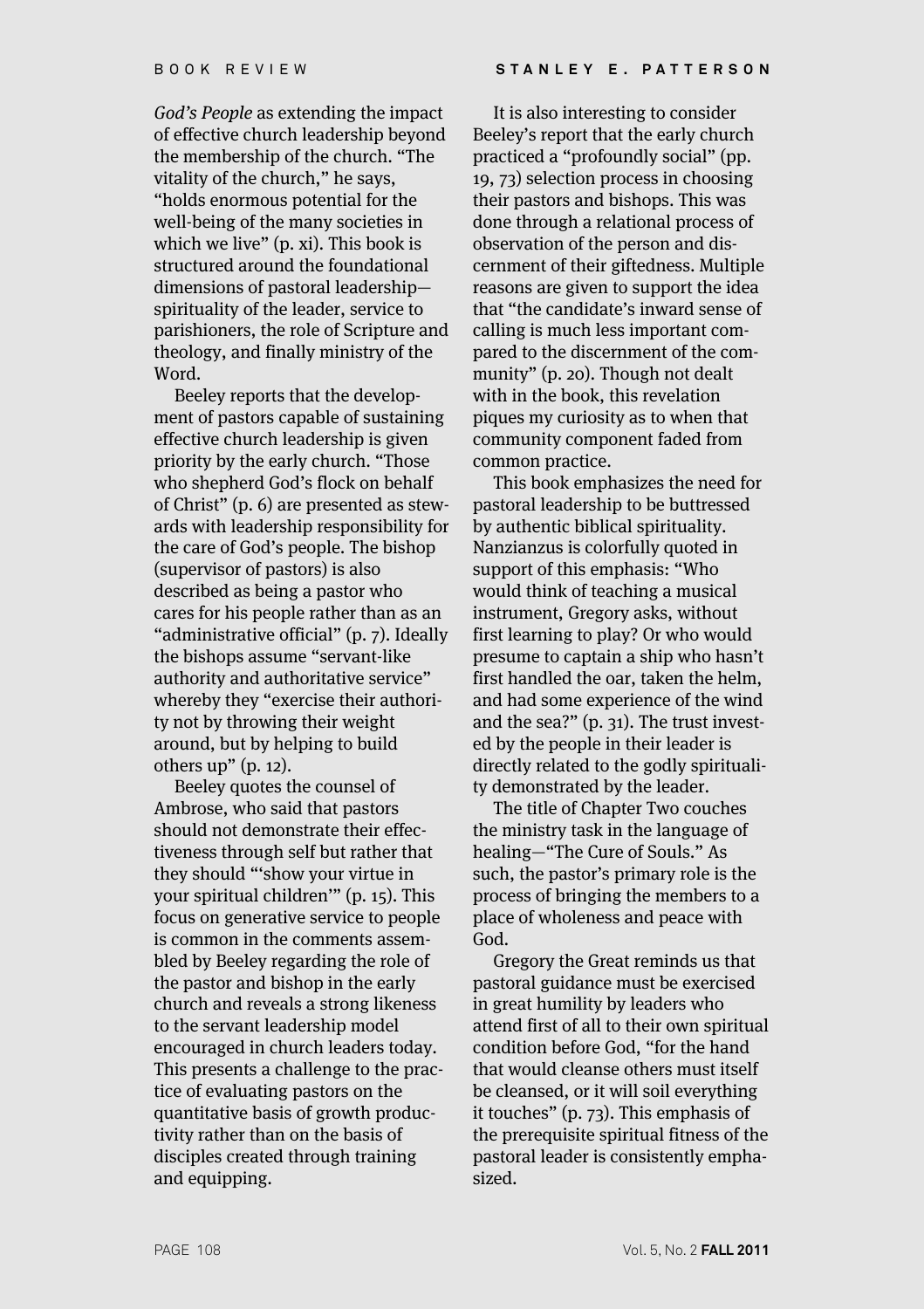The final two dimensions— Scripture and theology, and ministry of the Word—were collectively the most outstanding contribution of this book. The counsels from these ancient sources bear a powerful testimony to the centrality of the Word in the life and leadership of the pastor. The effective pastor must be and remain a committed student of the Word and follow a discipline of theological study as a condition of being entrusted with the authority of spiritual leadership. Beeley again quotes Gregory the Great:

No one presumes to teach an art that one hasn't mastered through study. How foolish would it be therefore, for an inexperienced person to assume pastoral authority when the cure of souls is the very art of arts? . . . And yet, how often do people who are completely ignorant of spiritual precepts show no fear in proclaiming themselves physicians of the heart, when anyone who is ignorant of the power of medicine would be embarrassed to be a physician of the body? (p. 77)

For the pastoral leader, the application and distribution of the Word through teaching and preaching is, according to Nanzianzus, "'the first of all our concerns'" (p. 105). Integrity in the use of Scripture and professionalism in its presentation are matters of highest importance.

My primary criticism of this book would fall in the area of sensitivity to the broad readership it will likely attract. Use of the more generic term of "pastor" rather than "priest" would allow a more inclusive understanding and application of the content Beeley is recommending.

The secondary criticism relates to the stated purpose which did not seem to have been adequately fulfilled. The narrow use of non-inclusive ecclesial language and little mention made of how this purpose

would be realized led to this conclusion.

Lastly, the book totally sidesteps the historical context marked by the decay of leadership behaviors that led to the clergy dominant church during the period of the Church Fathers.

I would recommend Leading God's People as helpful reading for church leaders who would better understand the heritage of an age long past wherein faithful men served as bishops and pastors and who led the church during difficult times of transition. Reading and benefitting from Beeley's work will require an understanding of the unique characteristics of the Anglican tradition from which he writes, but spiritual leaders should know that there is wisdom to be gleaned from this book, as exemplified by my favorite quotation from the book: "No exhortation can encourage the laity, no reproof can correct their sins if the person who is supposed to be a protector of souls becomes the executor of earthly affairs" [Gregory the Great] (p. 103).

STANLEY E. PATTERSON is Associate Professor of Christian Ministry and chair of the Christian Ministry Department at the Seventh-day Adventist Theological Seminary, and also serves as the director of the Christian Leadership Center at Andrews University in Berrien Springs, Michigan.

## **SPIRITUAL LEADERSHIP: MOVING PEOPLE ON TO GOD'S AGENDA (REV. & EXPANDED ED.)**

By Henry T. Blackaby & Richard Blackaby Nashville, TN: Broadman & Holman (2011) Paperback, 418 pages Reviewed by STANLEY E. PATTERSON

This "revised and expanded edition" of Spiritual Leadership: Moving People on to God's Agenda follows the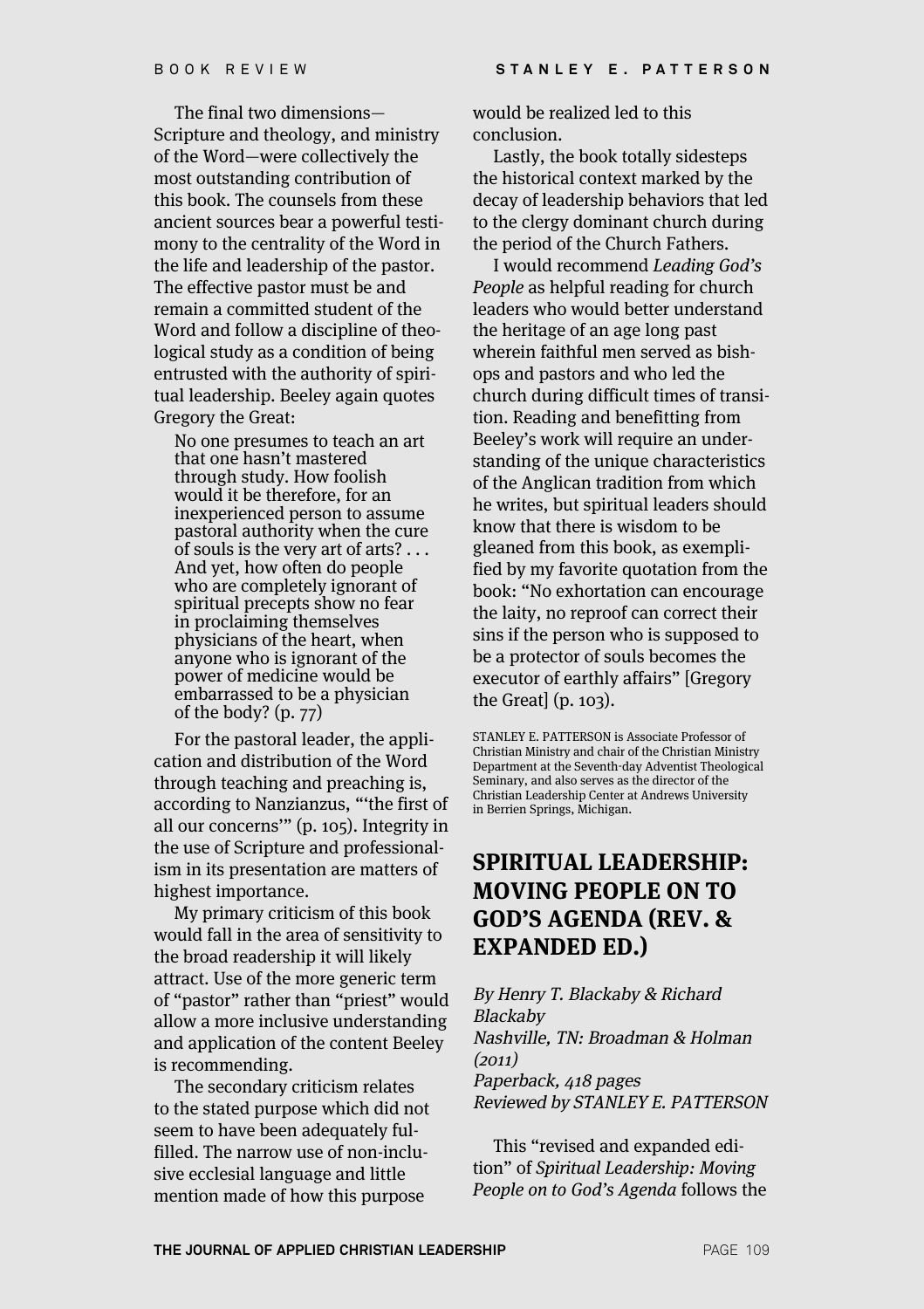original 2001 publication, which has for many become the defining work on leadership within the context of the Christian community. It works from the foundational premise that Christian spiritual leadership begins with a relationship of obedient followership of the God of creation (pp. 38- 39). Whatever the specific leadership function or position, the Christian leader leads from a platform of being a steward of the kingdom of God. This subordinate relationship of the leader with God presupposes the subtitle of the book in that the Christian leader serves to motivate, inspire, and coordinate people toward alignment with God's agenda rather than the leader's agenda or even the collective agenda of the faith community: God's agenda is primary.

The theme of God's agenda is supported by a call to obedience (pp. 80- 82). This is presented as obedience in the context of a "friend" relationship between the leader and God, as opposed to obedience in the hierarchical chain of command. It is further supported by the description of corporate vision: the vision for the organization is developed in a collective manner but via a spiritual process where the goal is to discover a revelation by God of His vision for the organization. This is unique to the Christian model assembled by the Blackabys in that secular leadership does not stray beyond the boundaries of self and community—with the leader as the source of vision or the leader and community collectively developing and casting the vision. Leadership vision that leans on revelation beyond self and community assumes a personal God who is actively engaged in the process of leading both the individual and the faith community.

The book dedicates 33 pages (pp. 147ff) to the role of character as a pri-

mary source of influence in the process of leadership. In addition, a full and compelling chapter (pp. 313ff) is dedicated to the failures of character that contribute to the fall of leaders. Character-related dimensions of leadership that were included—position, power, and personality—were treated as illegitimate influences, while God's hand leading through surrender, integrity, successful track record, preparation, humility, and courage were seen as legitimate influences related to character. It seems unwise to assume the pragmatic posture of a "successful track record" as an indicator of positive character, which interjects a doing element in an otherwise consistent expression of the being aspect of leadership. It nevertheless emphasizes the character of the leader as the primary inspiration and motivation in spiritual leadership.

Surprisingly, a discussion of the role of universal Spirit-gifted competency for all believers is largely absent in this book. Spiritual gifting is a primary function of the Holy Spirit and the bedrock of leadership development in the church. It is the Spirit that gives rise to the adjective that modifies "Leadership" in the title of the book and should be treated as a more prominent element of Christian leadership. In a similar vein, the chapter on character missed the opportunity to tap into the other primary contribution of the Holy Spirit to the body of Christ—fruits of Christian character that take the form of character traits that ensure the relational context in which leadership gifts are practiced by the collective body of Christ.

This updated and revised edition includes new chapters on leading change and leading teams. The book is well-written and edited. Illustrations are updated as are the concepts developed in the original publication. The book successfully and consistent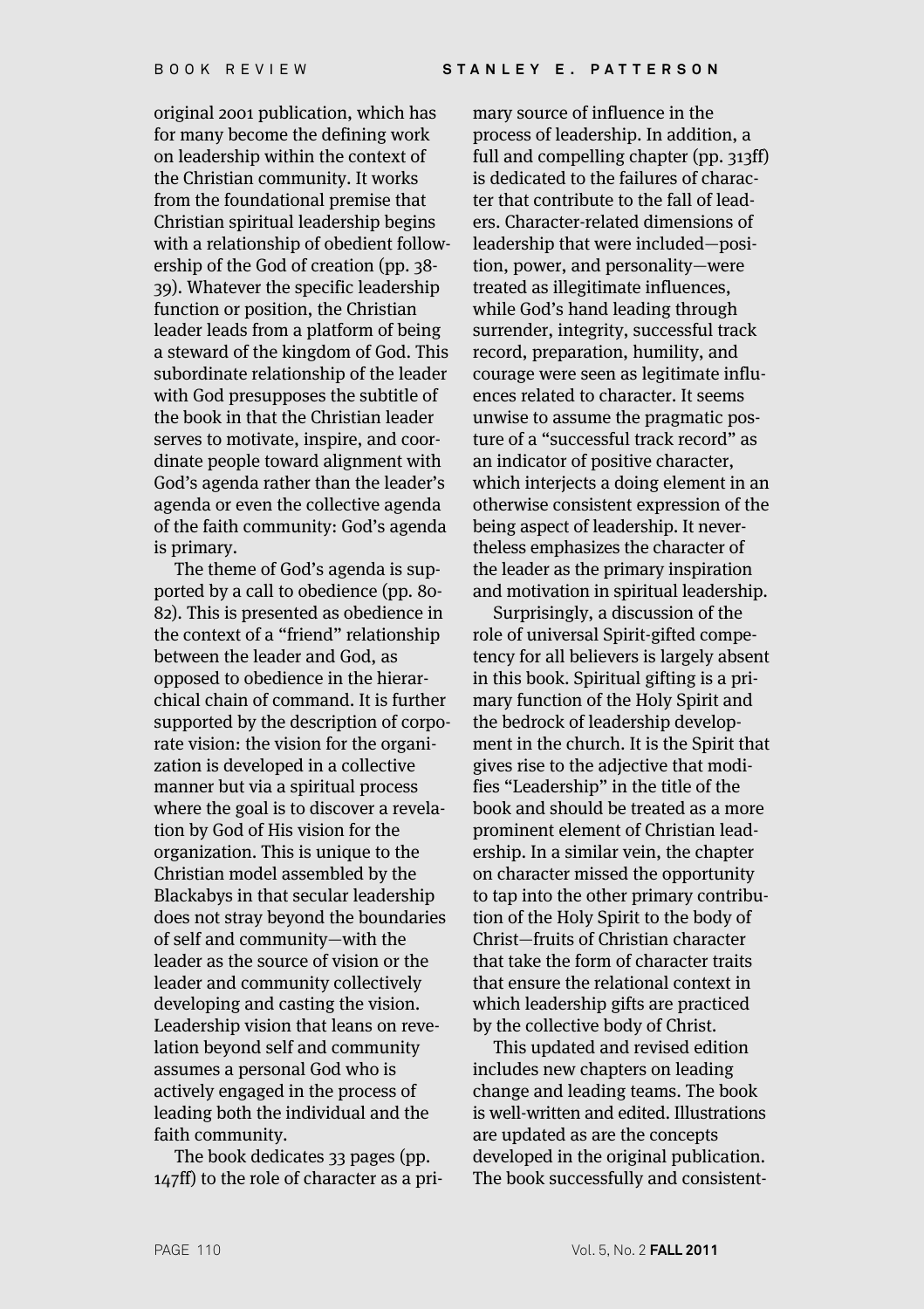ly develops the thesis suggested in its title: spiritual leadership in the Christian context must seek God's agenda for both the leader and those being led. Spiritual Leadership is a book that deserves a prominent listing in any bibliography that would intend to guide the Christian leader. Those who wish to contribute to the process of leadership in a manner that honors the Master and the community that is identified by His name will benefit from reading this book.

STANLEY E. PATTERSON is Associate Professor of Christian Ministry and chair of the Christian Ministry Department at the Seventh-day Adventist Theological Seminary and serves as the director of the Christian Leadership Center at Andrews University in Berrien Springs, Michigan.

# **WHAT MATTERS NOW: HOW TO WIN IN A WORLD OF RELENTLESS CHANGE, FEROCIOUS COMPETITION, AND UNSTOPPABLE INNOVATION**

By Gary Hamel San Francisco, CA: Jossey-Bass (2012) Hardcover, 304 pages Reviewed by MATTHEW SHALLENBERGER

A critical concern for Christian leaders today is maintaining relevance in the world around us. This is a challenging task, especially considering the breakneck pace of change in the 21st century. Too often our "new" ideas are outdated before we even get them off of the ground. And in many cases, truly innovative strategies are short-circuited by the bureaucracy in our organizations. Gary Hamel's new book, What Matters Now, provides a clarion call to transform the very nature of management and organization so that leaders can move from

surviving to thriving in our everchanging world. Though Hamel's book is written primarily from a business management perspective, his application of the supporting concepts includes several examples from a church perspective. Christian leaders, managers, and organizations can benefit from this book as well.

Hamel divides his book into five modular sections corresponding to his five principles that matter now more than ever. The first principle is values. Drawing from the 2008 financial crisis, which continues to plague the global economy, Hamel demonstrates how a breakdown of ethics and morals led to a broken system and diminished trust. He cites a Gallup poll that reported only 15% of people willing to describe the ethical values of executives as "high" or "very high" (p. 5). Greed, pride, dishonesty, and other ethical lapses infect even the highest levels of business and financial leadership. Sadly, Christian leaders are not immune. How many prominent evangelical leaders have been brought down by scandal and corruption? Christian leaders would be wise to heed Hamel's call for a renewal of values. Reproach is brought not only on the leader but also on the religious organization and on God when the leader's integrity fails.

The second principle is innovation. Hamel argues that in order for organizations to remain competitive, they need to create a culture of distributed authority and innovation that extends top to bottom throughout the organization.

The third principle is adaptability. The rate of change is so rapid that there is no perfect strategy for keeping pace. Organizations cannot bank on their time-tested models to sustain them. What worked in the past may not work in the future. Honest assess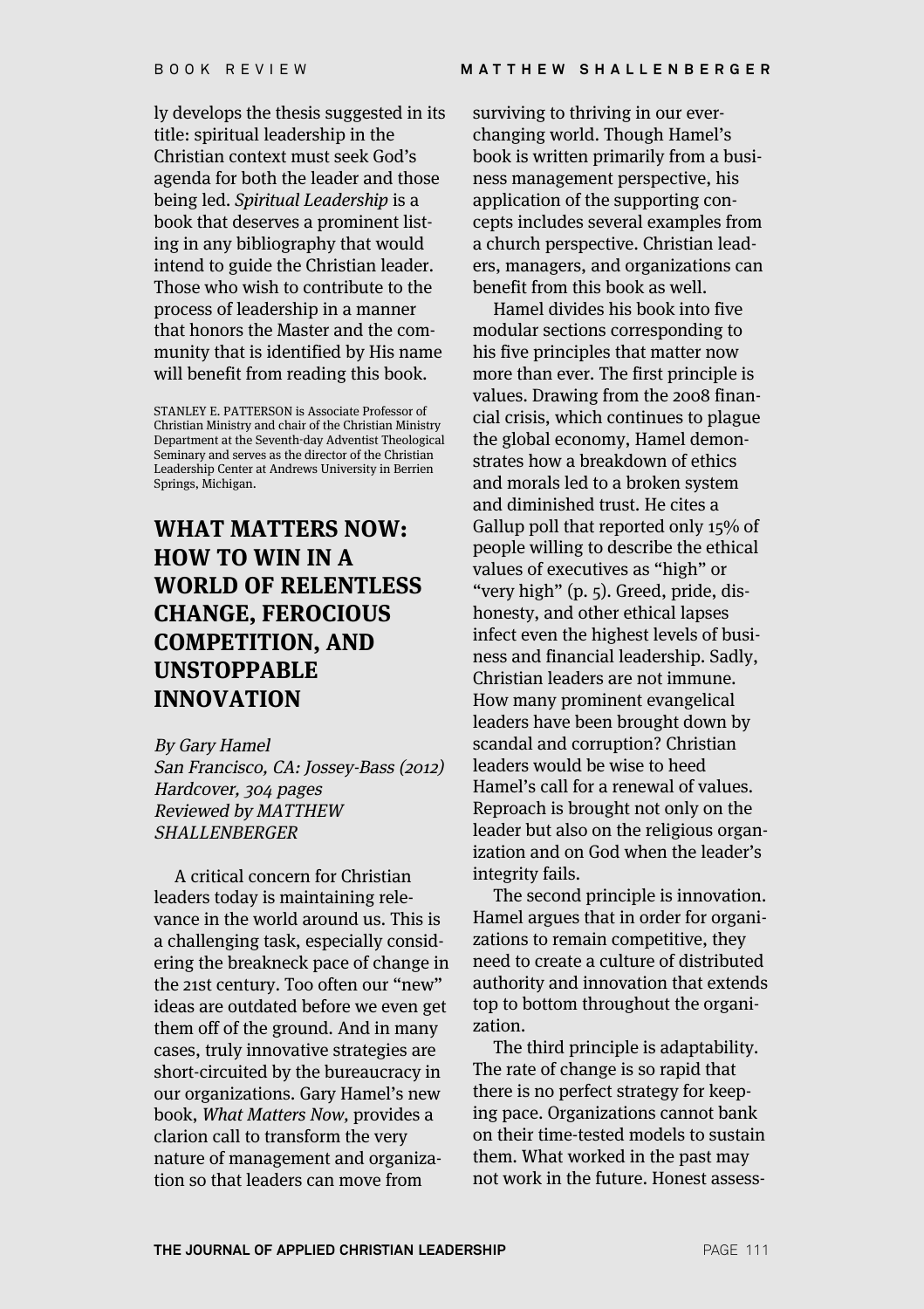ment of our strategy's effectiveness is crucial. If it's not working, change it adapt or die. "But we've always done it this way" traditionalism is exactly the kind of shortsightedness Hamel argues against. Christian leaders face the unchanging challenge of proclaiming the "everlasting gospel" in a rapidly changing world which requires necessary adaptation.

The fourth principle is passion. Hamel cites the 2007-2008 Global Workforce Survey, which found that only 21% of employees were "truly engaged in their work, in the sense that they would 'go the extra mile' for their employer." Perhaps even more shocking, 38% were "mostly or entirely disengaged, while the rest were in the tepid middle" (p. 138). He encourages the reader to start by putting people first. Those who serve our organizations are more than a cog in a machine, especially one that can easily be replaced while the organizational machine keeps on churning. Instead, Hamel argues that we need to put individuals before the organization. Organizations are made up of people, and people have passion and creativity and innovative ideas. Why not tap into that potential? He tells the story of St. Andrews, a struggling church in the U.K. that radically reorganized around the concept of people first. By placing parishioners in "mission-shaped communities," St. Andrews was able to reinvigorate the church as well as deeply impact the surrounding community.

The fifth principle is ideology. Hamel envisions a total reinvention of management by reversing the hierarchical pyramid. He maintains that we need to push power and decisionmaking outward and downward to multiply the number of people who are involved in setting the organization's direction and priorities. This requires empowering people with

knowledge and information and giving them the freedom to make decisions in a context of peer accountability.

These principles are strengthened by Hamel's inclusion of several examples of companies that have not only adapted their structure and leadership but have done away with the pyramid (no bosses!) and have experienced tremendous success as a result.

Perhaps the main factor that ties everything together in Hamel's book is this idea of dispersing power throughout an organization rather than concentrating it in the hands of a few privileged leaders. What can the Christian leader learn from this model? Why not start by asking what can be done to empower those we lead to become more engaged in shaping the values of our organizations and churches? What talents and skills can they bring to the table that would help us become more innovative, passionate, and adaptable? In order to tap into this potential, leaders must confront the fear of releasing control and be willing to give others the power and freedom often reserved for self.

This raises important questions. How do we actualize this ideal of empowerment? One of Hamel's suggestions is to use an internal wiki to ask questions and get feedback from the people in the organization (p. 169). But how many organizations utilize a wiki or some alternative system for people to give feedback and contribute input related to what's working and what isn't working in the organization?

The Christian leader must ask how unity of belief is maintained while dispersing power and the expectation of innovation to the people. Is there a risk of splintering the organization from the pressures of various groups pulling it in new or possibly opposite directions? How might this context of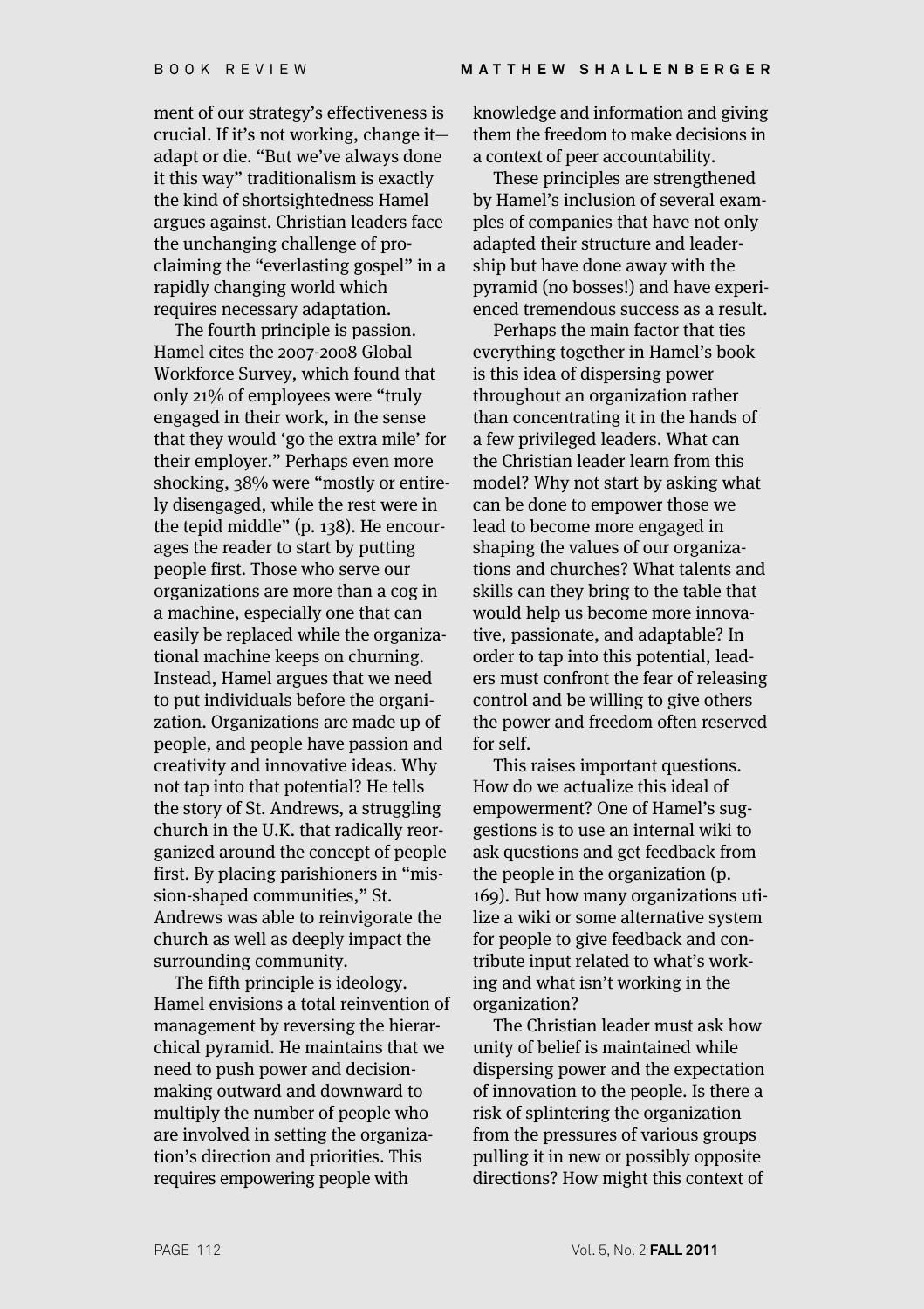freedom impact the issue of faith and orthodoxy? These are important questions that must be answered as Hamel's concepts are considered. Finally, Christian leaders must wrestle with the question, what is our bottom line? In Hamel's view, organizational priorities should shift from "institution  $\rightarrow$  individual  $\rightarrow$  profit" to "individual ➛ organization ➛ impact" (pp. 149-150). What is the impact? What is the Christian leader's ultimate goal? And how might we restructure our organizational model to best accomplish that goal?

Though What Matters Now does not answer all of the questions Christian leaders might have, the fact that it prompts these questions makes it well worth reading. Hamel's ideas should resonate with Christian leaders, especially those who embrace the truth of the priesthood of all believers and the responsibility of every disciple of Christ to be engaged in service to fulfill the Great Commission. Though some may think Hamel's ideas too radical to be of practical value, the Christian leader should remember that our ultimate Leader, Jesus Christ, was a revolutionary in His own time. Christian leaders continue to draw inspiration from His remarkable vision. Perhaps Hamel's book can help Christian leaders restore some of the vitality and innovation that the church has lost. For this reason, I highly recommend this book to all Christian leaders who are ready to change the paradigm of leadership and who desire to empower the people they serve.

MATTHEW SHALLENBERGER, JACL Editorial Assistant, is an M.Div. student in the Seventh-day Adventist Theological Seminary at Andrews University in Berrien Springs, Michigan.

### **TRANSFORMISSIONAL COACHING: EMPOWERING LEADERS IN A CHANGING MINISTRY WORLD**

By Steve Ogne & Tim Roehl Nashville, TN: B&H (2008) Hardcover, 286 pages Reviewed by GREG SCHALLER

In TransforMissional Coaching, Ogne and Roehl share practical insights into holistic coaching. They establish a biblical basis for coaching that is anchored in examples such as Jethro coaching Moses, Barnabas coming alongside Paul, Paul's call to equip the body for acts of service, and many Proverbs that summon hearers to act wisely.

Why coaching? According to the authors, coaching offers breakthroughs in a Christ follower's transformation and growth. The old paradigm for initiating change is telling others they need to change and/or providing information that will lead to change. In contrast, the coaching paradigm for transformational change provides a relationship in which the Christ follower recounts his reality and experiences discovery of needed change followed by strategic action steps and accountability. Examples of needed transformation include getting unstuck in transitions, clarifying God's calling, addressing personal character issues, and becoming more self-aware.

This book underscores the significance of listening and asking key questions for effective coaching. Ogne and Roehl advocate probing by asking questions and actively listening to the one being coached. This is counterintuitive and challenges the natural instinct to dictate solutions, an act which interrupts the possibility for self-discovery that leads to transfor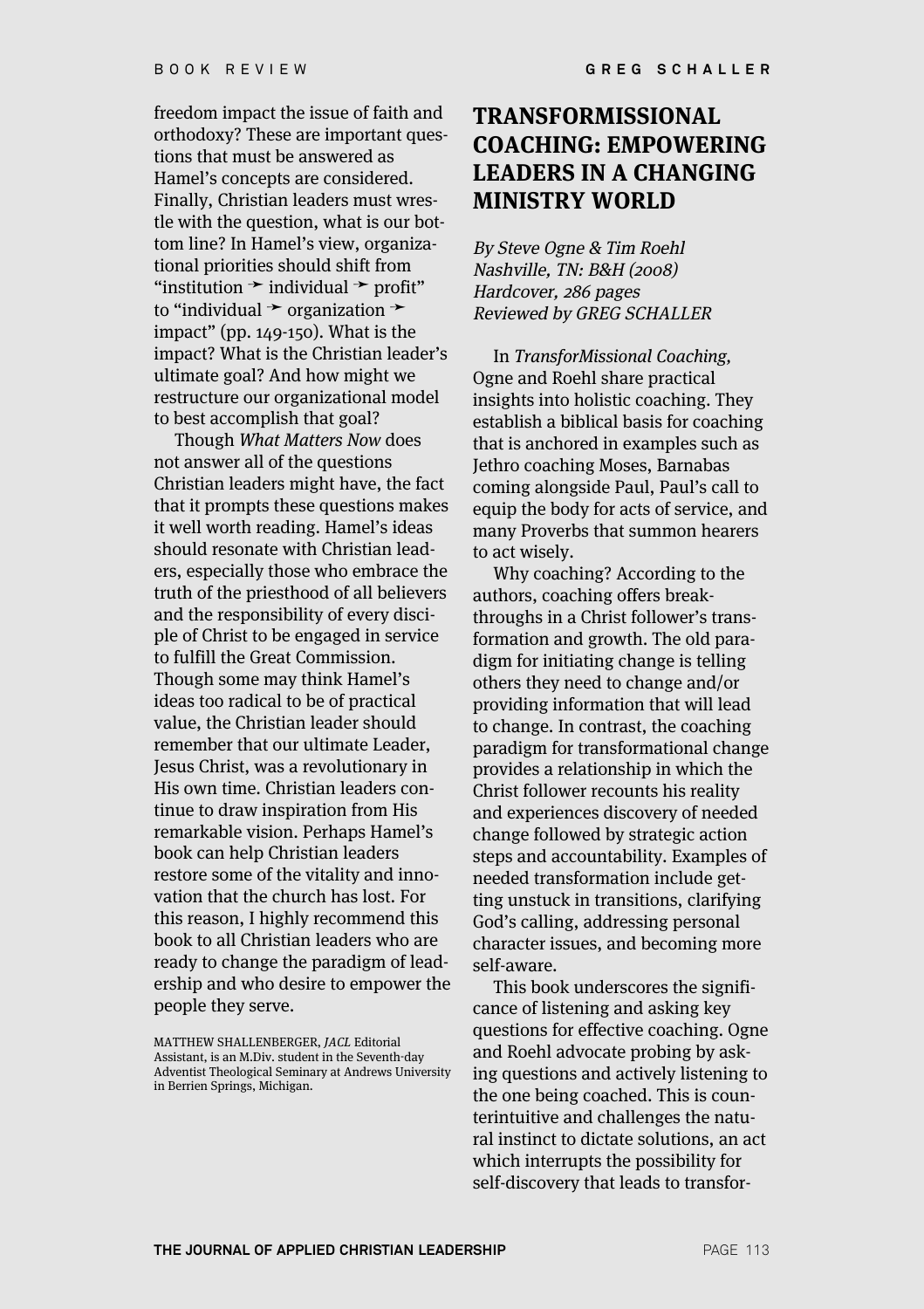mation. But key questions and listening allow for effective clarification, self-discovery, and a self-motivated action plan to occur in a coaching relationship. The authors include a whole series of helpful questions.

Ogne and Roehl's significant contribution to coaching, however, is linking coaching to young leaders in the postmodern setting. They suggest that the young postmodern mindset is looking for relationships, proximity, and affinity. Authenticity, story, and experiences matter to a millennial living in a media-saturated society. The genius of coaching is that it is not a program; rather, it is a coming alongside another person to facilitate the release of Godgiven potential. This personal coaching offers a key to personal leadership transformation that institutional programs cannot replicate. The authors successfully argue that coaching fits exceptionally well with the young postmodern worldview.

TransforMissional Coaching would likely most benefit people above the age of 40 in understanding how to relate and link to the millennial generation. Leaders serving in urban and/or highly educated settings with concentrations of millennials would specifically resonate with Ogne and Roehl's ideas. The book's bibliography includes a number of coaching classics as well as 11 coaching websites. TransforMissional Coaching forms an excellent primer on coaching and deserves my highest recommendation.

## **THE LIVING GOD AND OUR LIVING PSYCHE: WHAT CHRISTIANS CAN LEARN FROM CARL JUNG**

By Ann Belford Ulanov & Alvin Dueck Grand Rapids, MI: Eerdmans (2008) Paperback, 111 pages Reviewed by SAMUEL GARBI

As suggested by the title of this book by Ann Belford Ulanov and Alvin Dueck, Christians not only can, but should learn from Jung (pp. 3, 19, & 23): "Evangelicals need Jung" (p. 107, reviewer's emphasis). According to Ulanov and Dueck, this is because Jung's work functions as a needed corrective to an over-spiritualized (and therefore ineffective or dangerous) faith (p. 25). As such, Jung's work is presented as useful for leading towards genuine spiritual growth and making Christian leaders more effective. The authors see the fear some Christians have of Jung as precisely the most telling reason they would benefit from his ideas. They say Jung can [help] us to acknowledge some of the blind spots that often keep us from living out more fully our core convictions" (p. 25). I agree with the authors' views, based not only on personal experience and observation, but also on abundant biblical material that points out the special difficulty we who claim to be religious have in acknowledging our blind spots (e.g., Revelation 3:17; Jeremiah 17:9; John 1:5, 10, 11).

The body of this book is comprised of three essays that are critical to Christian growth and leadership. The second essay (pp. 51-68) contains a most helpful section on the Shadow archetype—that part of themselves which many "advanced" Christians are least aware of in themselves and which therefore most easily trips

GREG SCHALLER, D.Min., is pastor of the Kent Seventh-day Adventist Church in Kent, Washington, and leads Schaller and Associates, a leadership consulting and coaching service.